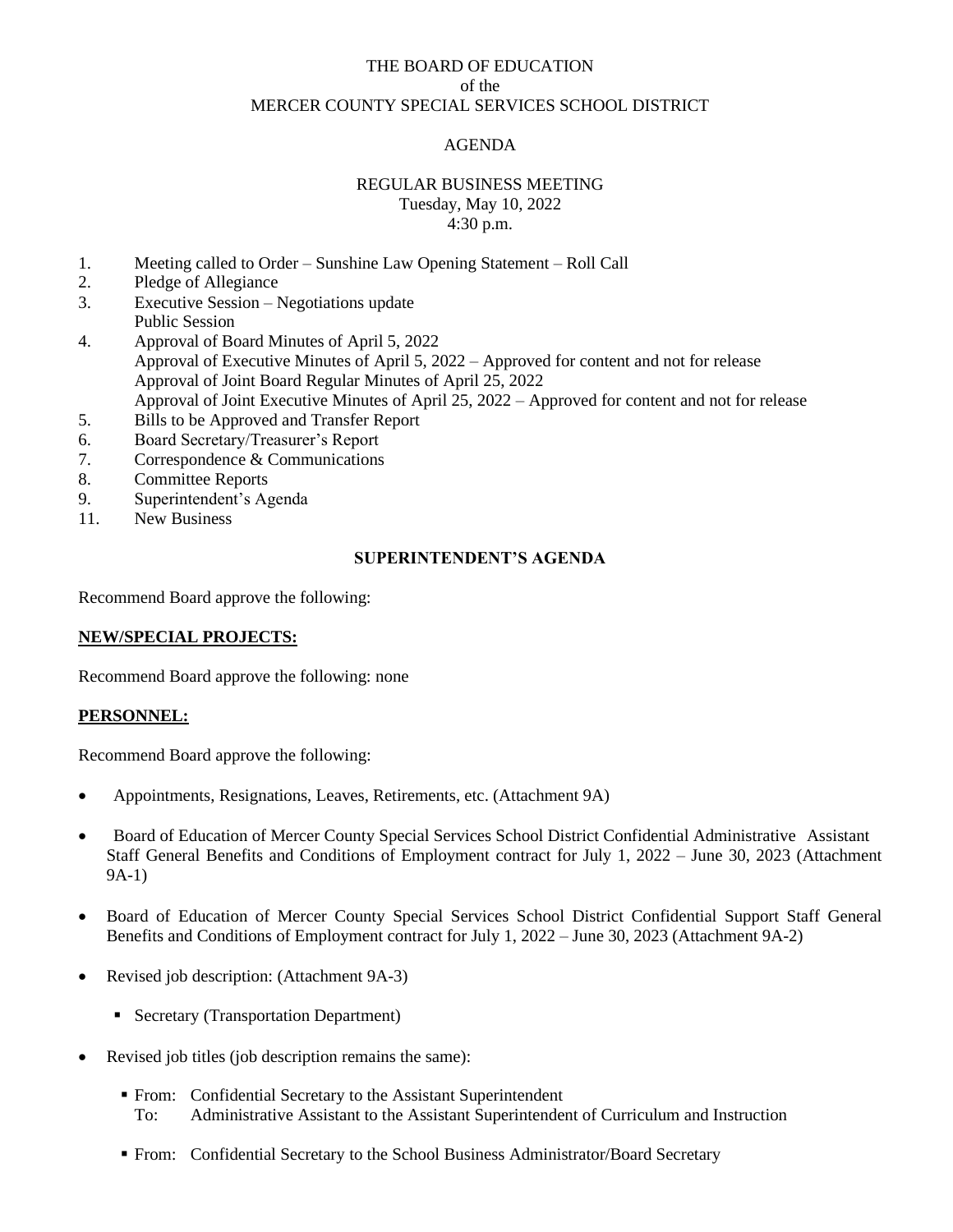To: Administrative Assistant to the School Business Administrator/Board Secretary

- ESY Hourly Rates for School Year 2022-2023:
	- **ESY Certified Hourly Rates** \$42.00 – \$47.00 per hour as needed
	- ESY Classroom Assistants and One-on-One (1-1) \$17.00 – \$19.00 per hour as needed

#### **MISCELLANEOUS:**

Recommend Board approve the following:

• School hours for Mercer Elementary School effective 09/01/2022:

Students: From: 8:40 am – 2:40 pm To:  $8:15 \text{ am} - 2:15 \text{ pm}$  Reduced Session(s): From: 8:40 am – 12:40 pm To: 8:15 am – 12:15 pm Staff: From: 8:10 am – 3:10 pm To:  $7:55 \text{ am} - 2:55 \text{ pm}$ One-on-One's: 8:05 am – 2:20 pm

• Revised and/or New Policies, Regulations, or By-Laws

**First Reading** -- Revised and/or New Policies, Regulations, or By-Laws

### *BYLAWS* None

*POLICIES* None

*REGULATIONS* None

**Second Reading** -- Revised and/or New Policies, Regulations, or By-Laws

*BYLAWS* None

*POLICIES* None

*REGULATIONS* None

**Abolished** -- Policies, Regulations, or By-Laws

*BYLAWS* None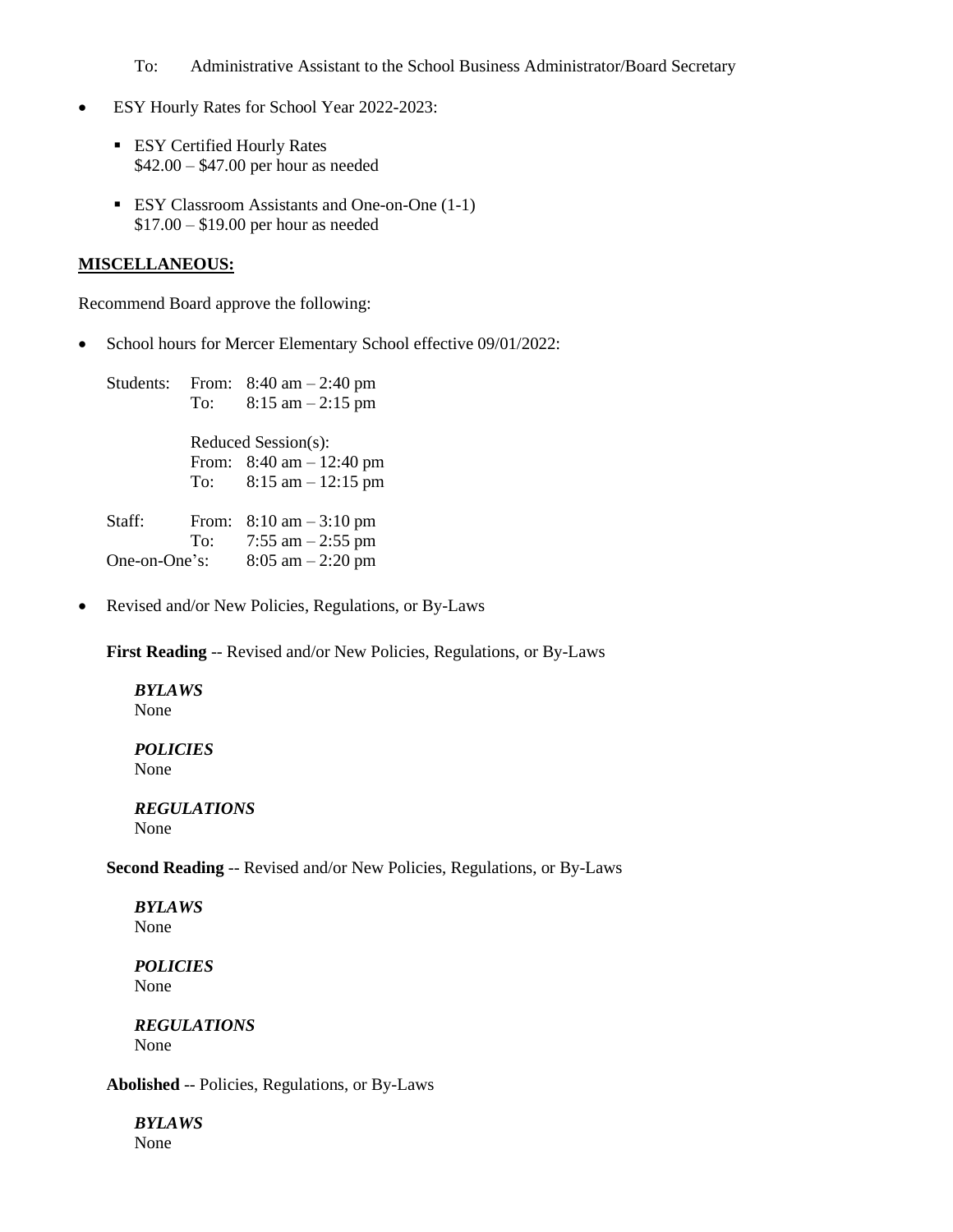*POLICIES* None

*REGULATIONS* None

## **REPORTS:**

Recommend Board approve the following:

- Fire and Security Drill(s) for the month of April 2022 (Attachment 9B)
- Harassment, Intimidation & Bullying as of April 2022

| <b>Month</b> | <b>Investigations</b> | <b>HIB</b> | <b>Non-HIB</b> | <b>Pending</b> |
|--------------|-----------------------|------------|----------------|----------------|
| July         |                       |            |                |                |
| August       |                       |            |                |                |
| September    |                       |            |                |                |
| October      |                       |            |                |                |
| November     |                       |            |                |                |
| December     |                       |            |                |                |
| January      |                       |            |                |                |
| February     |                       |            |                |                |
| March        |                       |            |                |                |
| April        |                       |            |                |                |
| <b>TOTAL</b> | っ                     |            |                |                |

• Enrollment Data as of April 30, 2022

|                  | July | Aug | <b>Sep</b> | Oct    | <b>Nov</b> | Dec    | Jan  | Feb  | Mar  | Apr | May | June |
|------------------|------|-----|------------|--------|------------|--------|------|------|------|-----|-----|------|
| 2020-<br>2021    | 428  | 428 | $503*$     | $502*$ | 503        | 505    | 506  | 502  | 506* | 501 | 502 | 501  |
| $2021 -$<br>2022 | 413  | 413 | 485*       | 493*   | 497*       | $501*$ | 499* | 504* | 517* | 513 |     |      |

|                           | 03/31/2022<br>(actual) | 04/30/2022<br>(estimated) |
|---------------------------|------------------------|---------------------------|
| Mercer High School        | 254                    | 252                       |
| Mercer Elementary School  | 164                    | 164                       |
| <b>Regional Day</b>       |                        |                           |
| Joseph F. Cappello School | 99                     |                           |
| TOTAI:                    |                        |                           |

\* data updated to reflect actual number

## 11. **NEW BUSINESS**

Recommend Board approve the following:

a. Certificate of Substantial Completion for the Steam Pipe Replacement at the Alfred Reed School by McCloskey Mechanical Contractors (attachment 11a.)